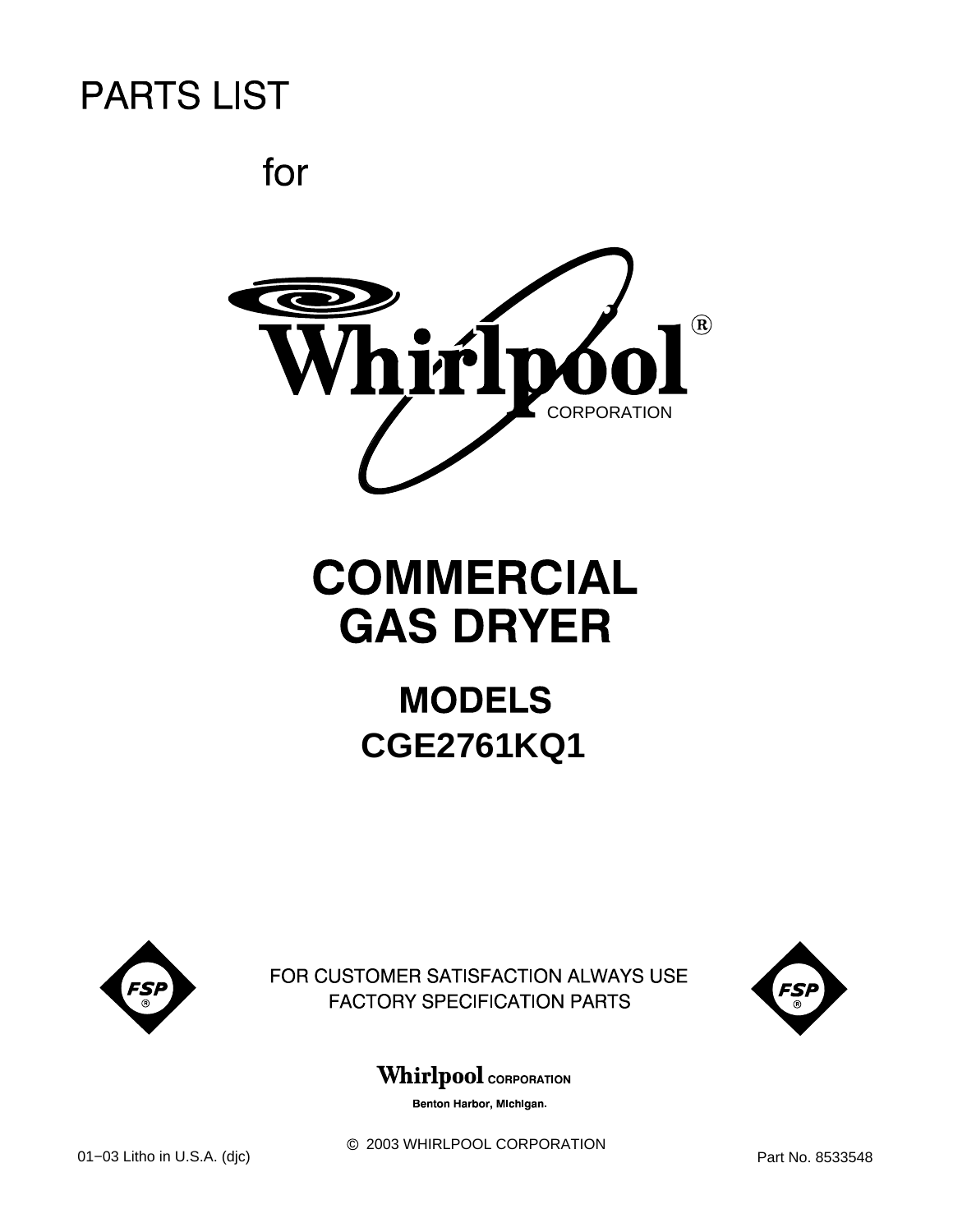

FOR ORDERING INFORMATION REFER TO PARTS PRICE LIST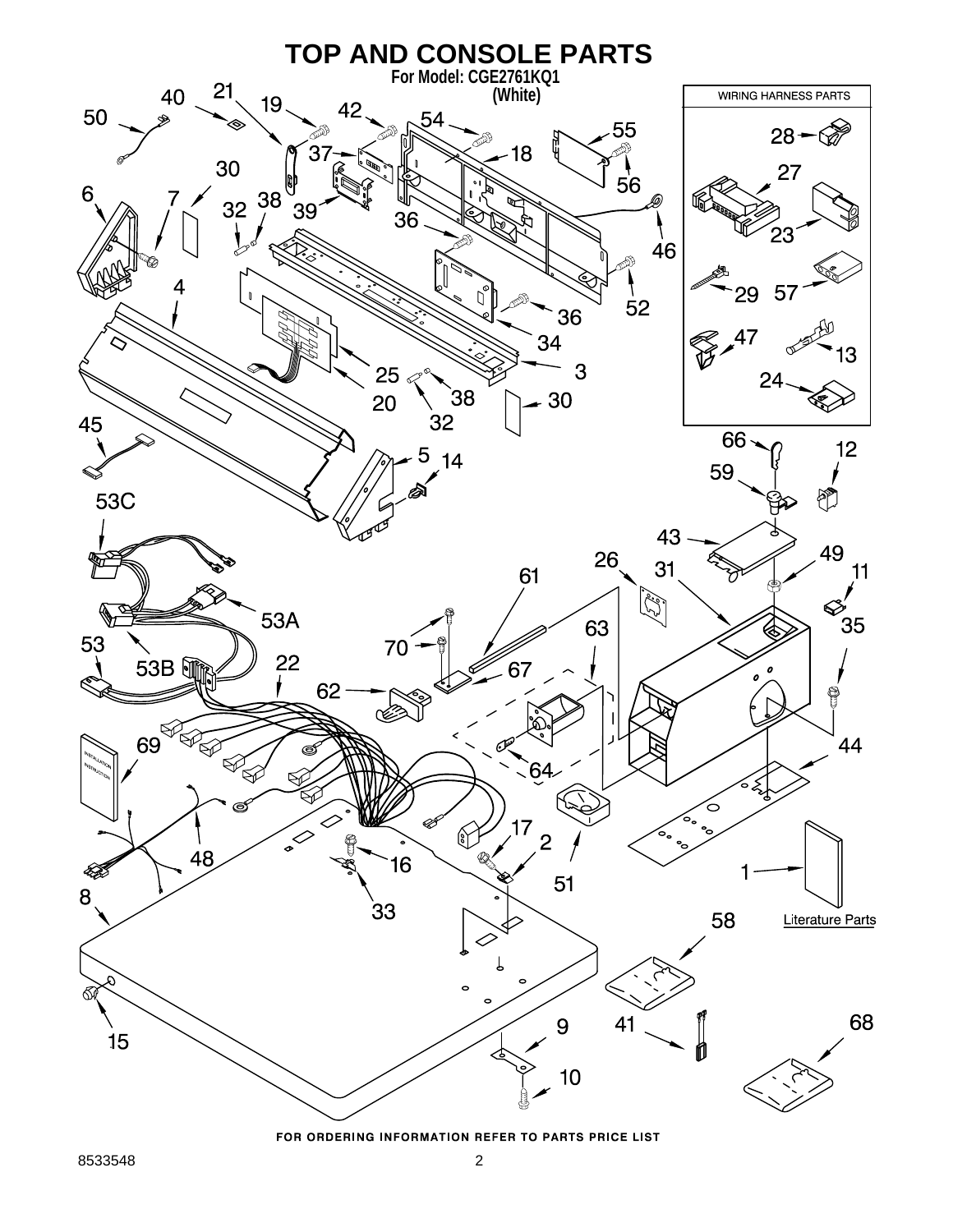### **TOP AND CONSOLE PARTS**

**For Model: CGE2761KQ1 (White)**

| Illus.<br>No.  | <b>Part</b><br>No. | <b>DESCRIPTION</b>                                                                                                                                        | Illus.<br>No.                    | Part<br>No.       | <b>DESCRIPTION</b>                                                                                                              | Illus.<br>No.   | Part<br>No.                               | <b>DESCRIPTION</b>                                                                                                       |
|----------------|--------------------|-----------------------------------------------------------------------------------------------------------------------------------------------------------|----------------------------------|-------------------|---------------------------------------------------------------------------------------------------------------------------------|-----------------|-------------------------------------------|--------------------------------------------------------------------------------------------------------------------------|
| 1              |                    | <b>Literature Parts</b><br>LIT8527809 Instructions,<br>Installation<br>LIT8527854 Wiring Diagram<br>LIT8527808 Tech Sheet<br>LIT8533548 Repair Parts List | 28<br>29<br>30<br>31<br>32<br>33 | 3355753 Clip,     | 357572 Clip, Ground<br>3391018 Tie, Cable<br>3950775 Backer Plate<br>Side $(2)$<br>3406994 Case, Meter<br>3950774 Mounting Stud | 58              |                                           | 3954807 Kit, Vertical<br>8-Coin<br>(Includes)<br>Illus. 59-62-63<br>$66 - 67 - 68$ & 69)<br>Coin Mechanism Parts, May Be |
| $\overline{c}$ |                    | 357213 Nut, Push-In                                                                                                                                       |                                  |                   | <b>Static Ground</b>                                                                                                            |                 |                                           | Ordered From Whirlpool Or                                                                                                |
| 3              |                    | 3978858 Bracket, Control                                                                                                                                  | 34<br>35                         |                   | 3407165 Board, Control<br>3349065 Bolt, 5/16-24 x 1                                                                             |                 |                                           | The Vendor(s) Listed Below.                                                                                              |
| 4              |                    | 8527823 Panel, Control                                                                                                                                    | 36                               |                   | 3393909 Screw, 8-32 x 7/8                                                                                                       | 59              |                                           | 8316526 Security Lock/Key                                                                                                |
| 5<br>6         |                    | 8316516 Cap, End (R.H.)<br>3949734 Cap, End (L.H.)                                                                                                        | 37                               |                   | 3407166 Board, Display                                                                                                          |                 |                                           | & Cam Assembly                                                                                                           |
| 7              |                    | 97787 Screw, 11-16 x 3/4                                                                                                                                  | 38                               | 3951768 Cap,      |                                                                                                                                 | 61              |                                           | 8318517 Bolt, Slide                                                                                                      |
| 8              | 3954665 Top        |                                                                                                                                                           |                                  |                   | <b>Mounting Stud</b>                                                                                                            |                 |                                           | Mechanism                                                                                                                |
| 9              |                    | 3347825 Plate-Mounting (2)                                                                                                                                | 39                               |                   | 3406980 Lens, Display                                                                                                           | 62              |                                           | 8316520 Slide Mechanism                                                                                                  |
| 10             |                    | 98445 Screw, 10-16 x 3/4                                                                                                                                  | 40                               | 3363338 Clip, (3) |                                                                                                                                 |                 |                                           | (Vertical 8-Coin)                                                                                                        |
| 11             |                    | 3402784 Switch, Diagnostic                                                                                                                                | 41                               |                   | 3406196 A.C. Line                                                                                                               |                 |                                           | (Dollar Vend)                                                                                                            |
| 12             | 3406406 Switch,    |                                                                                                                                                           |                                  |                   | Filter                                                                                                                          |                 |                                           | Inserts                                                                                                                  |
|                |                    | Vault-Counter                                                                                                                                             | 42                               |                   | 90767 Screw, 8-18 x 3/8                                                                                                         |                 |                                           | (Not Shown)                                                                                                              |
| 13             |                    | 94614 Terminal                                                                                                                                            | 43                               |                   | 3351136 Door, Service                                                                                                           |                 | 8316264 Blank                             |                                                                                                                          |
| 14             |                    | 689559 Nut, Push-In                                                                                                                                       | 44                               |                   | 3954812 Cushion, Meter                                                                                                          |                 | 8316265 25¢                               |                                                                                                                          |
| 15             |                    | 387371 Lock, Plug                                                                                                                                         | 45                               |                   | Case<br>3955147 Harness Wire                                                                                                    | 63<br>64        |                                           | 8316525 Money Box W/Lock                                                                                                 |
|                |                    | *Also Available                                                                                                                                           |                                  |                   | (Display)                                                                                                                       |                 |                                           | Key (Money Box)<br>(When Ordering,                                                                                       |
| 16             | 3393918 Screw,     | 358290 Top Lock                                                                                                                                           | 46                               |                   | 3398893 Ground Wire                                                                                                             |                 |                                           | Specify Vendor                                                                                                           |
|                |                    | 8-18 x 11/32                                                                                                                                              | 47                               |                   | 3394427 Clip, Harness                                                                                                           |                 |                                           | and Key Number)                                                                                                          |
| 17             | 8281182 Screw,     |                                                                                                                                                           | 48                               |                   | 3955145 Harness Wire                                                                                                            | 66              |                                           | Key (Service Door)                                                                                                       |
|                |                    | $8 - 18 \times 1 - 1/4$                                                                                                                                   |                                  |                   | (Meter Case)                                                                                                                    |                 |                                           | (When Ordering,                                                                                                          |
| 18             |                    | 3978608 Panel, Rear                                                                                                                                       | 49                               |                   | 90406 Nut, Cage                                                                                                                 |                 |                                           | <b>Specify Vendor</b>                                                                                                    |
|                |                    | (Upper)                                                                                                                                                   | 50                               |                   | 3401706 Ground Wire                                                                                                             |                 |                                           | and Key Number)                                                                                                          |
| 19             |                    | 3390647 Screw, 8-18 x 1/2                                                                                                                                 |                                  |                   | (Control Board)                                                                                                                 | 67              |                                           | 8316523 Extension                                                                                                        |
| 20             |                    | 3407171 Switch, Membrane                                                                                                                                  | 51                               |                   | 385421 Funnel, Coin                                                                                                             | 68              |                                           | 8316524 Kit, Decal                                                                                                       |
| 21             |                    | 8318255 Strap, Console                                                                                                                                    | 52                               |                   | 90864 Screw, 10-24 x 1/2                                                                                                        | 69              |                                           | 8316532 Installation                                                                                                     |
| 22             |                    | 8529871 Harness, Main                                                                                                                                     |                                  |                   | (Ground)                                                                                                                        |                 |                                           | Instructions                                                                                                             |
| 23             |                    | 717252 Receptacle                                                                                                                                         | 53<br>53A                        |                   | 3401850 Harness, Gas<br>697779 Plug, 3-Way                                                                                      |                 |                                           | Coin Kit                                                                                                                 |
|                |                    | $(2-Way)$                                                                                                                                                 | 53B                              |                   | 3403498 Connector,                                                                                                              | 70              | 3400086 Screw                             |                                                                                                                          |
| 24             |                    | 717253 Receptacle<br>$(2-Way)$                                                                                                                            |                                  |                   | 3 Position                                                                                                                      |                 | ◆ GREENWALD                               |                                                                                                                          |
| 25             |                    | 3950773 Backer Plate                                                                                                                                      | 53C                              |                   | 3403499 Connector,                                                                                                              |                 | 212 Middlesex Ave.                        |                                                                                                                          |
| 26             | 3954761 Plate,     |                                                                                                                                                           |                                  |                   | 2 Position                                                                                                                      |                 | Chester, CT                               |                                                                                                                          |
|                |                    | <b>Chute Adapter</b>                                                                                                                                      | 54                               |                   | 693995 Screw, 8-18 x 3/8                                                                                                        |                 | 06412-1254                                |                                                                                                                          |
|                |                    | (Includes                                                                                                                                                 | 55                               | 8317340 Cover,    |                                                                                                                                 |                 |                                           |                                                                                                                          |
|                |                    | Illus. $#51)$                                                                                                                                             |                                  |                   | <b>Terminal Block</b>                                                                                                           |                 | 1-800-221-0982                            |                                                                                                                          |
| 27             |                    | 3395683 Housing,                                                                                                                                          | 56                               |                   | 3390814 Screw, 8-18 x 3/8                                                                                                       |                 |                                           |                                                                                                                          |
|                |                    | Connector                                                                                                                                                 | 57                               |                   | 3936144 Connector,<br>3-Circuit                                                                                                 |                 |                                           | sales @greenwaldindustries.com                                                                                           |
|                |                    |                                                                                                                                                           |                                  |                   |                                                                                                                                 | $\triangle$ ESD | 270 New Jersey Dr.<br>Fort Washington, PA |                                                                                                                          |
|                |                    |                                                                                                                                                           |                                  |                   |                                                                                                                                 | 19034           |                                           |                                                                                                                          |

**1−800−523−1510**

**info esdcoin.com @**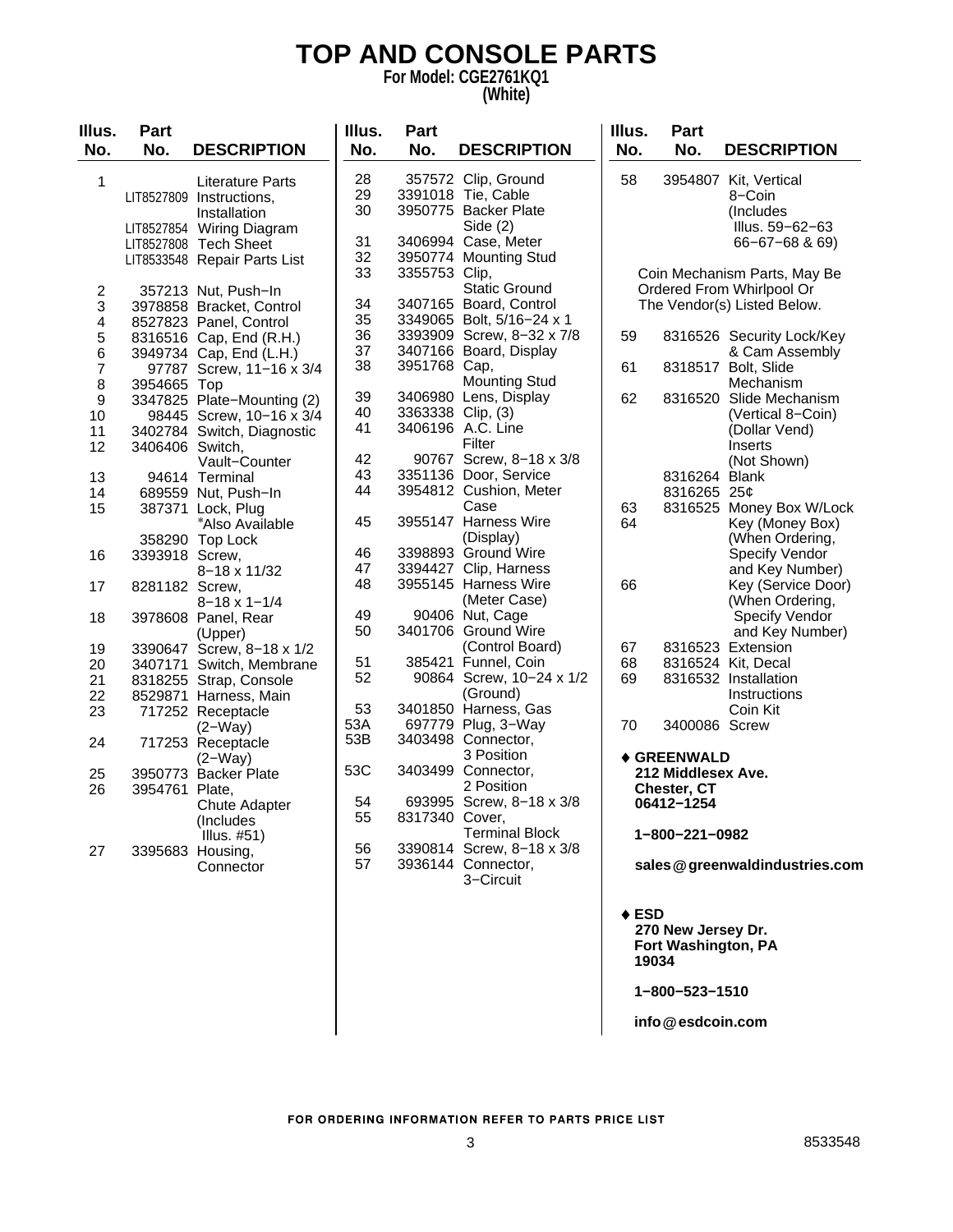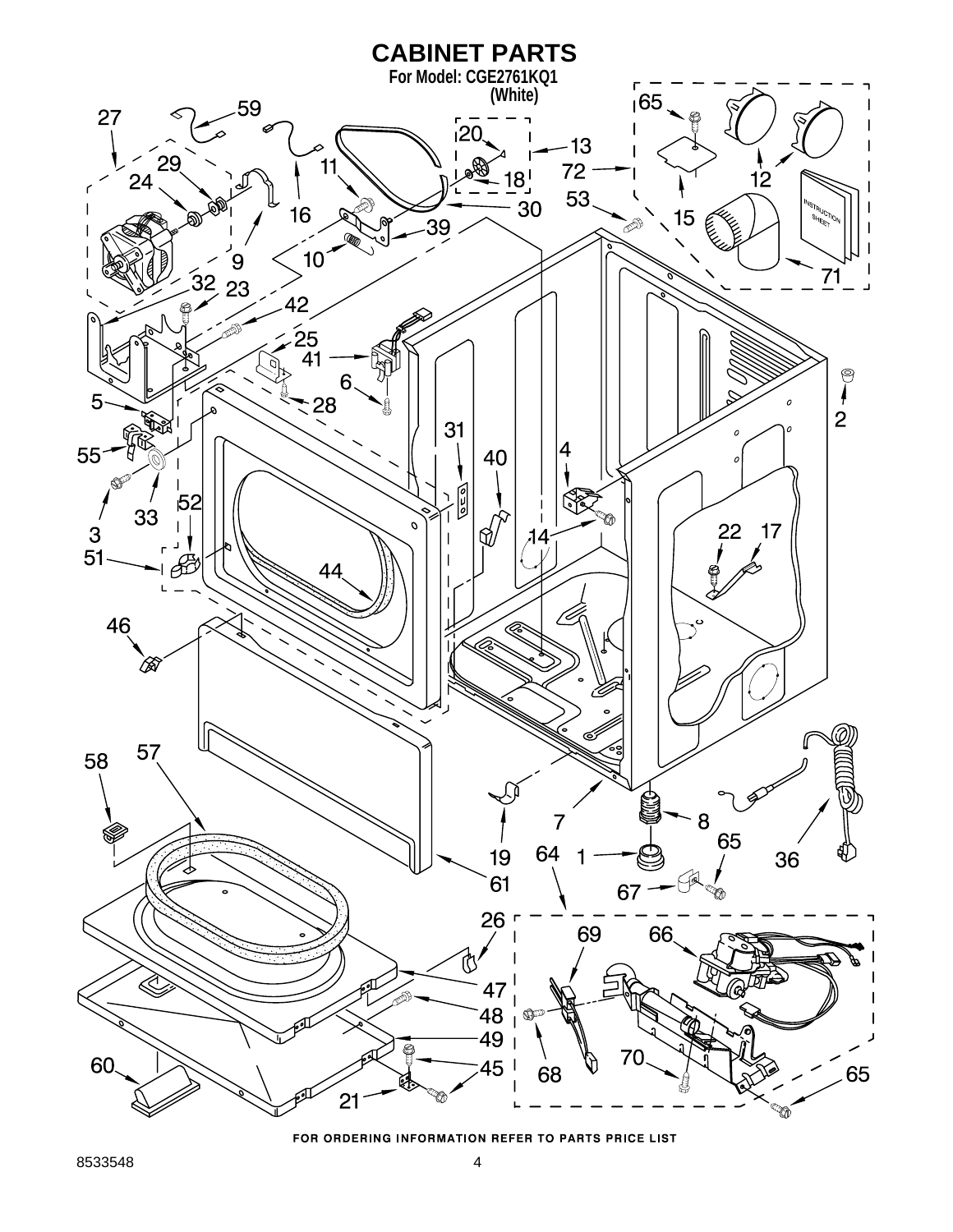### **CABINET PARTS**

**For Model: CGE2761KQ1 (White)**

| Illus.                  | <b>Part</b>     |                            | Illus. | Part           |                                              | Illus. | <b>Part</b>    |                                    |
|-------------------------|-----------------|----------------------------|--------|----------------|----------------------------------------------|--------|----------------|------------------------------------|
| No.                     | No.             | <b>DESCRIPTION</b>         | No.    | No.            | <b>DESCRIPTION</b>                           | No.    | No.            | <b>DESCRIPTION</b>                 |
| 1                       |                 | 3391943 Boot, Foot         | 23     |                | 3390663 Screw, 10-16 x 1/2                   | 57     |                | 3390735 Seal, Door                 |
| $\overline{\mathbf{c}}$ |                 | 356674 Cone, Wedge         | 24     |                | 3393657 Restrainer, Belt                     | 58     |                | 3392538 Catch, Door                |
| 3                       |                 | 3393258 Screw, 10-16 x 1/2 | 25     |                | 3353948 Bracket, Lock                        |        |                | Assembly                           |
| 4                       |                 | 3391846 Clip, Front        | 26     |                | 3389249 Nut, "U" (4)                         | 59     |                | 3398948 Wire, Jumper               |
|                         |                 | Panel (2)                  | 27     |                | 8538264 Motor Assembly                       | 60     |                | 3389522 Handle, Door               |
| 5                       | 3394881         | Switch, Broken             |        |                | (60 Hz.)                                     | 61     |                | 697215 Panel, Toe                  |
|                         |                 | <b>Belt</b>                | 28     |                | 63554 Rivet (2)                              | 64     |                | 3401797 Burner Assembly            |
| 6                       |                 | 697773 Screw, 6-20 x 7/8   | 29     |                | 3389627 Pulley 60 Hz                         |        |                | 60 Hz.                             |
| $\overline{7}$          | 8310656 Cabinet |                            | 30     |                | 3387610 Belt, Drive                          |        |                | (Refer To Pages                    |
| 8                       |                 | 3392100 Foot, Dryer        | 31     |                | 3390902 Clip, Door                           |        |                | 8 & 9 For Further                  |
|                         |                 | (Plastic)                  |        |                | Hinge (2)                                    |        |                | Breakdown)                         |
|                         |                 | 279810 Foot - Optional     | 32     |                | 3387118 Bracket, Motor                       | 65     | 3390647        | Screw, 8-18 x 1/2                  |
|                         |                 | (Extended Length           | 33     | 3392186 Washer |                                              | 66     |                | 3401775 Valve, Gas                 |
|                         |                 | Package Of 2)              | 36     | 3401401        | Cord, Power                                  |        |                | (Complete)                         |
|                         |                 | (Not Included)             | 39     |                | 3388674 Bracket, Idler                       |        |                | 60 Hz                              |
| 9                       |                 | 660658 Clamp, Motor (2)    | 40     |                | 3388600 Clip, Lint Duct                      | 67     | 3387561        | Clamp, Pipe                        |
| 10                      |                 | 3387374 Spring, Idler      | 41     |                | 3406109 Door Switch                          | 68     |                | 3393909 Screw, 8-32 x 5/8          |
| 11                      |                 | 3389420 Retainer, Idler    |        |                | Assembly                                     | 69     | 686590 Ignitor |                                    |
| 12                      |                 | 697750 Plug, Multivent     | 42     | 98129          | Screw,                                       | 70     |                | 3387057 Screw, 8-18 x 3/8          |
| 13                      |                 | 3388672 Pulley Assembly    |        |                | $6/20 \times 11/16$                          | 71     |                | $279731$ 4" - 90 $^{\circ}$        |
| 14                      |                 | 3391915 Screw, 10-16 x 1   | 44     |                | 3387242 Seal, Front Panel                    |        |                | Elbow                              |
| 15                      |                 | 3394331 Plate, Cover       | 45     |                | 342055 Screw, 8-18 x 1/2                     |        |                |                                    |
| 16                      |                 | 3394081 Wire, Belt Switch  | 46     |                | 3388229 Retainer                             |        |                |                                    |
| 17                      |                 | 8529757 Bracket, Burner    | 47     |                | 3392563 Door, Rear                           |        |                | <b>Optional Parts Not Included</b> |
| 18                      |                 | 233520 Washer, Thurst      | 48     |                | 694091 Screw, 8-18 x 3/8                     |        |                |                                    |
| 19                      |                 | 297092 Clip (2)            | 49     |                | 3387872 Door, Front                          |        |                | Dryer Exhaust Kit                  |
| 20                      |                 | 690997 Tri-Ring            | 51     |                | 3393081 Lower Front Panel                    |        |                | (For Side & Bottom Venting)        |
| 21                      |                 | 3389247 Hinge And Pin (2)  | 52     |                | 696144 Strike, Door                          |        |                |                                    |
| 22                      |                 | 693995 Screw, 8-18 x 3/8   | 53     |                | 697776 Screw, Ground<br>$10 - 16 \times 1/2$ |        |                |                                    |
|                         |                 |                            | 55     |                | 8066120 Lever, Snap                          | 72     | 279818 White   |                                    |
|                         |                 |                            |        |                |                                              |        |                |                                    |
|                         |                 |                            |        |                | Switch                                       |        |                |                                    |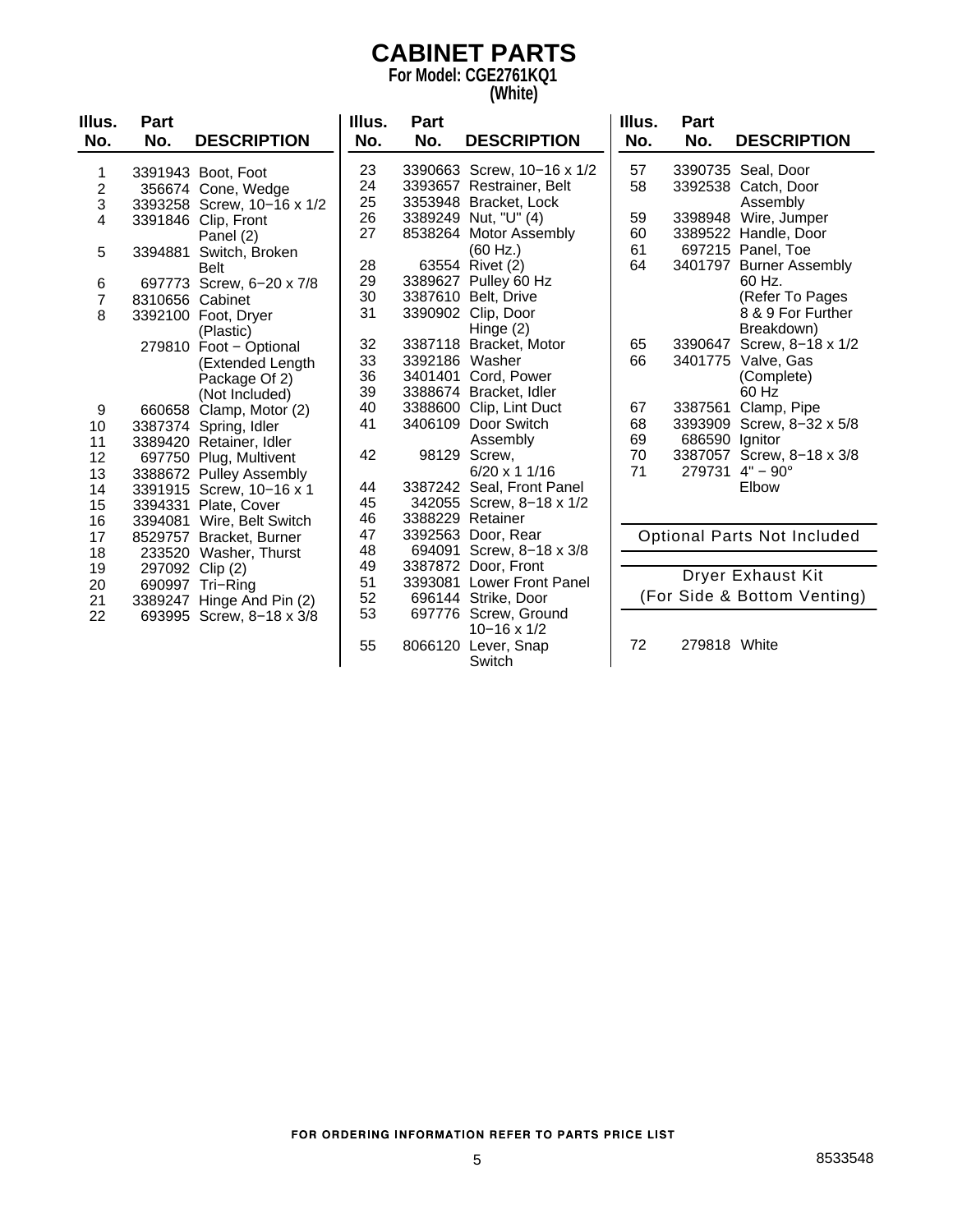![](_page_5_Figure_0.jpeg)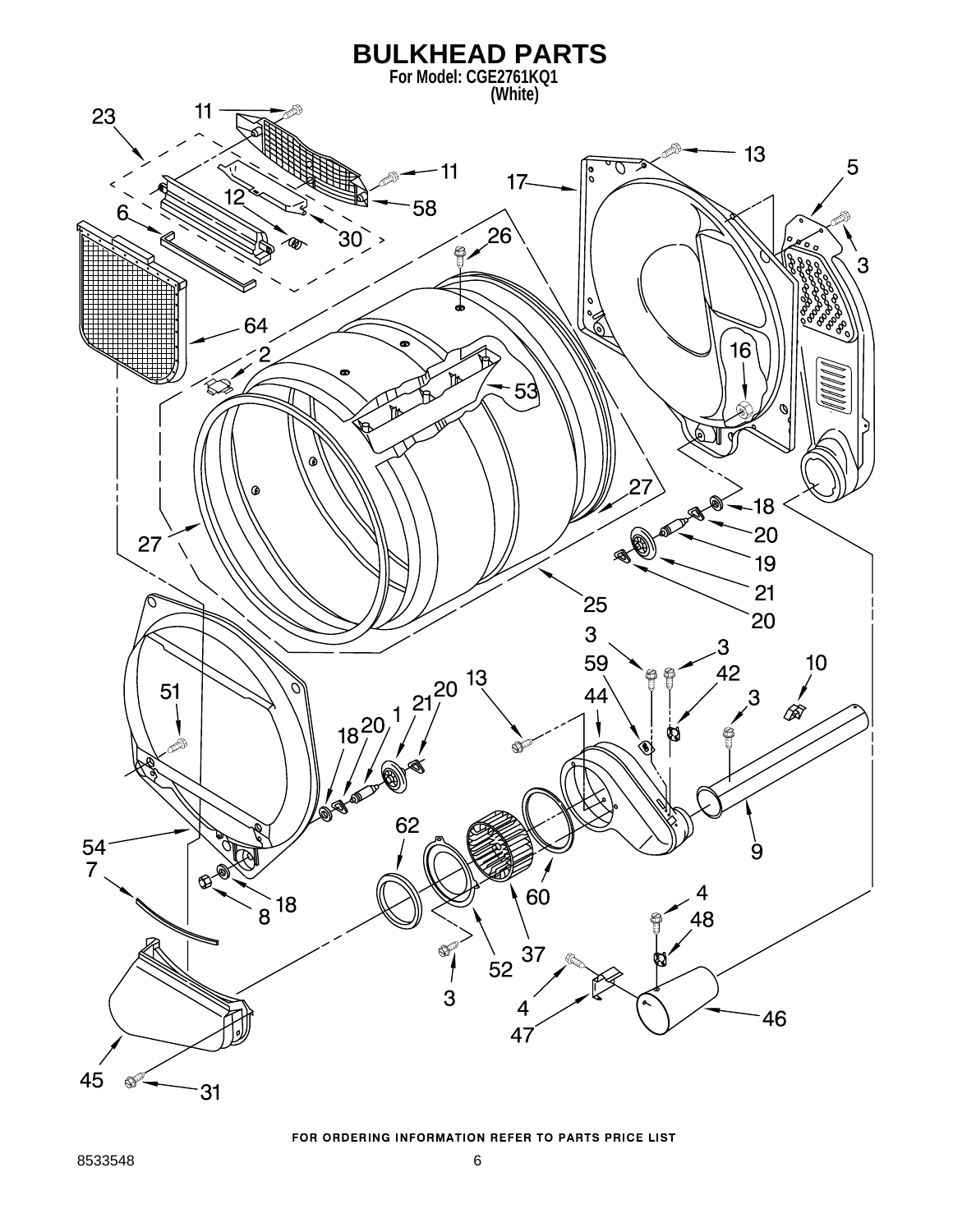### **BULKHEAD PARTS**

**For Model: CGE2761KQ1 (White)**

| Illus.<br>No. | Part<br>No.  | <b>DESCRIPTION</b>         | Illus.<br>No. | Part<br>No. | <b>DESCRIPTION</b>         | Illus.<br>No. | Part<br>No. | <b>DESCRIPTION</b>         |
|---------------|--------------|----------------------------|---------------|-------------|----------------------------|---------------|-------------|----------------------------|
|               |              |                            |               |             |                            |               |             |                            |
|               |              | 3399508 Shaft, R.H. Thread | 13            |             | 3390647 Screw, 8-18 x 1/2  | 44            |             | 8541568 Housing, Blower    |
| 2             |              | 8066086 Drum Hole          | 16            | 3387709     | Nut.                       | 45            |             | 8530036 Lint Duct Assembly |
|               |              | Plug                       |               |             | $3/8 - 16$ (L.H.)          | 46            |             | 8066047 Funnel, Burner     |
| 3             |              | 3390646 Screw, 8-18 x 5/16 | 17            | 3387809     | Bulkhead, Rear             | 47            |             | 338906 Sensor, Radiant     |
| 4             |              | 90767 Screw, 8-18 x 3/8    | 18            |             | 3387459 Washer, Support    | 48            |             | 3391912 Thermostat 255°    |
| 5             |              | 3394346 Air Duct Assembly  | 19            |             | 3399509 Shaft, L.H. Thread |               |             | $(124^{\circ}C)$           |
| 6             |              | 697813 Seal, Outlet        | 20            |             | 690997 Ring, Tri           | 51            |             | 3357011 Screw, 10-16 x 1/2 |
|               |              | Housing                    | 21            |             | 8536973 Roller, Support    | 52            |             | 697771 Cover, Blower       |
| 7             |              | 697814 Seal, Drum Front    | 23            |             | 3394985 Housing, Outlet    |               |             | (Includes Illus.           |
| 8             | 3359452 Nut, |                            | 25            |             | 8318215 Drum Complete      |               |             | Nos. 60 & 62)              |
|               |              | $3/8 \times 16$ (R.H.)     | 26            |             | 97787 Screw, 11-16 x 3/4   | 53            |             | 697693 Baffle, Drum (3)    |
| 9             |              | 8318486 Exhaust Pipe       | 27            |             | 697694 Seal, Drum          | 54            |             | 697557 Bulkhead, Front     |
| 10            | 3388229 Clip |                            | 30            |             | 3394984 Door, Lint Screen  | 58            | 8299979     | Grill, Outlet              |
| 11            |              | 3387230 Screw, 10-16 x 3/4 | 31            |             | 487909 Screw, 8-15 x 1/2   | 59            |             | 3392519 Thermal Fuse       |
| 12            |              | 3394986 Spring, Lint       | 37            |             | 697772 Wheel, Blower       | 60            |             | 697770 Seal, Cover Plate   |
|               |              | Door                       | 42            |             | 3387138 Thermostat         | 62            |             | 697769 Seal, Lint Duct     |
|               |              |                            |               |             |                            | 64            |             | 3390721 Screen, Lint       |

### **OPTIONAL PARTS (NOT INCLUDED)**

**Illus. Part**

**No. No. DESCRIPTION**

#### **ACCESSORY PARTS**

4392067 Kit, Dryer Repair 8522199 Kit, Dryer Vent Testing

#### **PAINT, TOUCH−UP (1/2oz.)**

72017 White

#### **PAINT, PRESSURIZED SPRAY (12 oz.)**

350930 White 350938 Primer, Gray

#### **PAINT, BULK (1 qt.)**

799344 White (Uncut)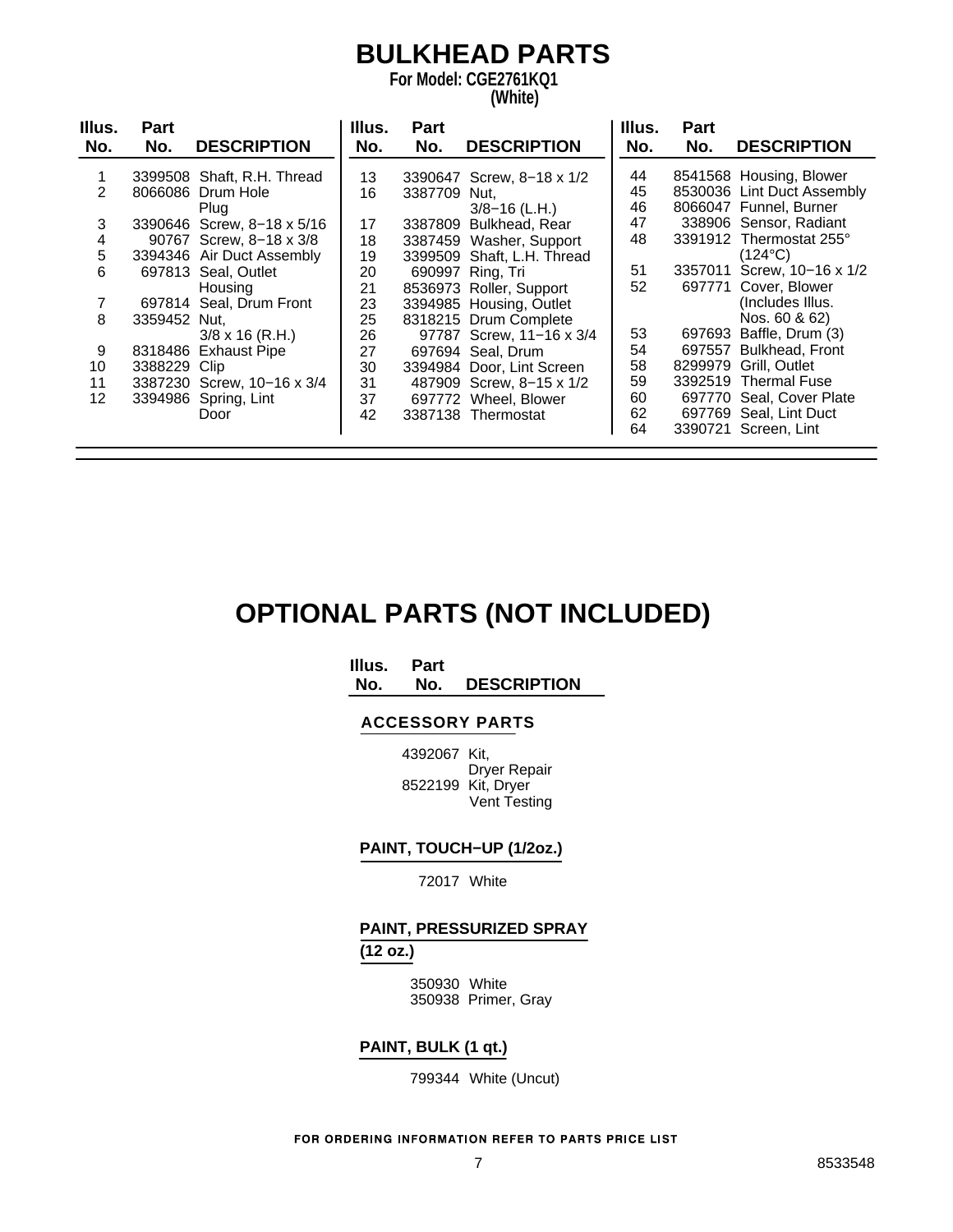### **3401797 BURNER ASSEMBLY**

**For Model: CGE2761KQ1 (White)**

USE WITH TYPE 1 - NATURAL, TYPE 2 - MIXED, AND TYPE 4 - LIQUEFIED PROPANE AND BUTANE GASES

![](_page_7_Figure_3.jpeg)